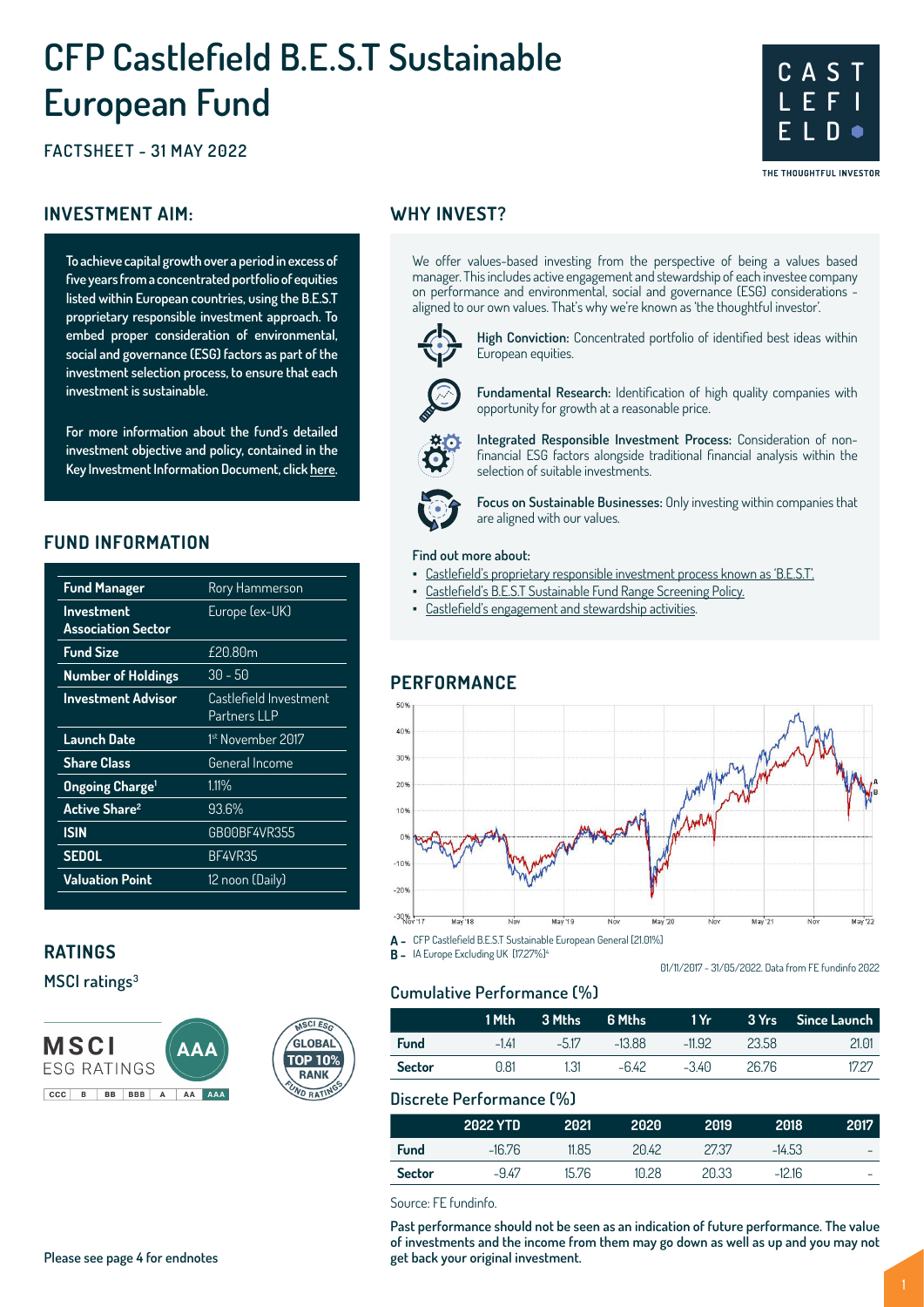**3.83%**

**17.33%**

**6.48%**

**2.16% 1.80%**

**24.24%**

## **How We Evidence the Sustainability of This Fund**

## **POSITIVE THEME ALLOCATION**



Source: Castlefield

## **BETTER CARBON EFFICIENCY**

#### **Emissions per \$1M revenue**



## **MORE SOCIAL & ENVIRONMENTAL GOOD**

#### **Percentage of funds allocated to environmental and social good**



**and social good than the benchmark**

## **LOWER EXECUTIVE PAY**

#### **Comparing executive pay to employee pay**



## **LESS SOCIAL & ENVIRONMENTAL DAMAGE**

## **Percentage of funds that create environmental and social harm**





**Fewer investments that create environmental and social harm than the benchmark -77%**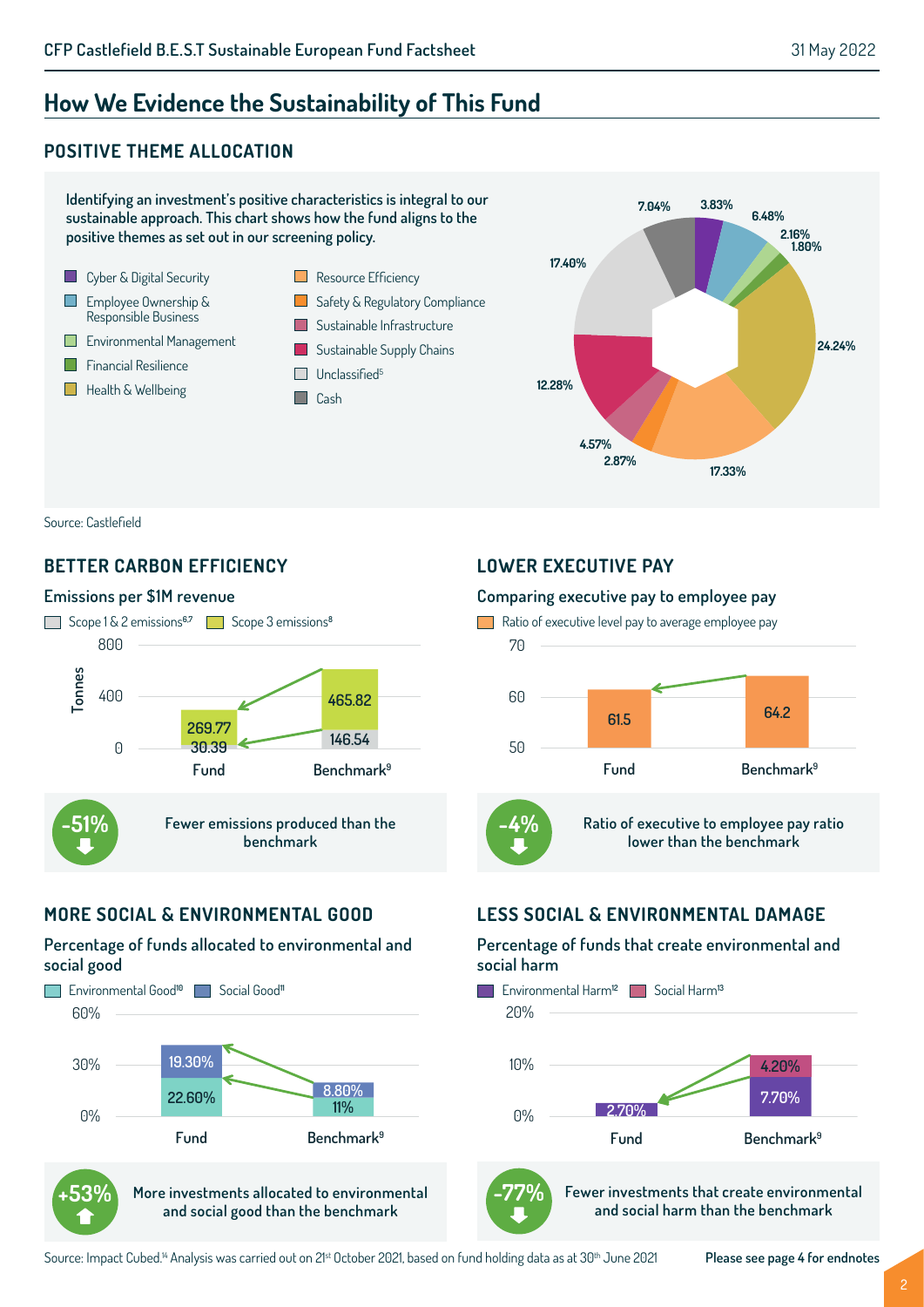## **FUND COMPOSITION**

| Top Ten Holdings (%)          |      |
|-------------------------------|------|
| <b>TELEPERFORMANCE SE</b>     | 5.75 |
| <b>VESTAS WIND SYSTEM A/S</b> | 4.57 |
| SONOVA HOLDING                | 4.37 |
| <b>PARTNERS GROUP</b>         | 4.30 |
| <b>ACCELL GROUP</b>           | 4.26 |
| <b>CARREFOUR SA</b>           | 4.10 |
| <b>GEA GROUP</b>              | 4.10 |
| <b>STRAUMANN Holdings</b>     | 3.87 |
| <b>SYMRISE</b>                | 3.84 |
| SCOUT <sub>24</sub>           | 3.66 |

## **Sector Allocation (%)**

| Industrials              | 29.90 |
|--------------------------|-------|
| Healthcare Equipment     | 16.70 |
| Consumer Goods           | 10.19 |
| Financials               | 9.45  |
| Technology               | 8.14  |
| <b>Support Services</b>  | 5.75  |
| <b>Food Producers</b>    | 5.33  |
| Chemicals                | 3.84  |
| <b>Consumer Services</b> | 3.66  |
| Cash                     | 7.04  |
|                          |       |

## **GENERAL INFORMATION**

| <b>Authorised Corporate</b><br>Director | ConBrio Fund Partners<br>I imited            |
|-----------------------------------------|----------------------------------------------|
| <b>Depositary</b>                       | NatWest Trustee &<br>Depositary Services     |
| <b>Fund Administrator</b>               | The Northern Trust<br>Company                |
| <b>Shareholder Services</b>             | <b>SS&amp;C Financial Services</b><br>Europe |
| <b>Bloomberg Code</b>                   | CFPEURO:LN                                   |
| <b>CITI Code</b>                        | 0A17                                         |
| <b>ISA Eligible</b>                     | Yes                                          |
| <b>Minimum Investment</b>               | £500.00                                      |
| <b>Initial Fee</b>                      | £0.00                                        |

## **INVESTMENT TEAM**

#### **Lead Manager**



**Rory Hammerson Fund Manager Partner, Investment Management** MA (Hons), CEFA

I'm Rory Hammerson, a partner at Castlefield and a member of our investment management team. I've been in the investment management industry for over 23 years and previously worked at Scottish Widows where I managed responsible portfolios on the European desk before moving to Kempen Capital combining ESG investment management with small caps. I joined Castlefield in 2017 to manage the CFP Castlefield B.E.S.T Sustainable European Fund since its' launch in November that year.

## **Investment Managers**



**David Elton Partner, Investment Management**  BSc (Hons), IMC, Chartered MCSI, CFA



**Mark Elliott Partner, Head of Investment Management** MChem (Hons), Chartered MCSI, CFA



**Simon Holman Partner, Investment Management** MA (Hons), MSc, CFA, MCSI, ASIP

## **CONTACT INFORMATION**

**Individual Investors Client Services & Dealing:**  t<sup>∂</sup> (UK) 0330 123 3716 (Overseas) +44 203 975 1021 **Professional Investors Castlefield Investment Partners LLP: ्री 0161 974 0407** enquiries@castlefield.com

## **Authorised Corporate Director**

**ConBrio Fund Partners Limited:** 111 Piccadilly, Manchester M1 2HY

● 0161 233 4555

funds@conbriofunds.com



## **HOW TO INVEST**

Details of how to invest, application forms and other supporting documents are available from our website here.

## **Platform Availability**

Aberdeen - Elevate, The Aegon Platform, Aegon Retirement Choices, AJ Bell, Aviva Wrap, Interactive Investor, M&G Wealth, Novia, Pershing, Quilter Platform, Transact